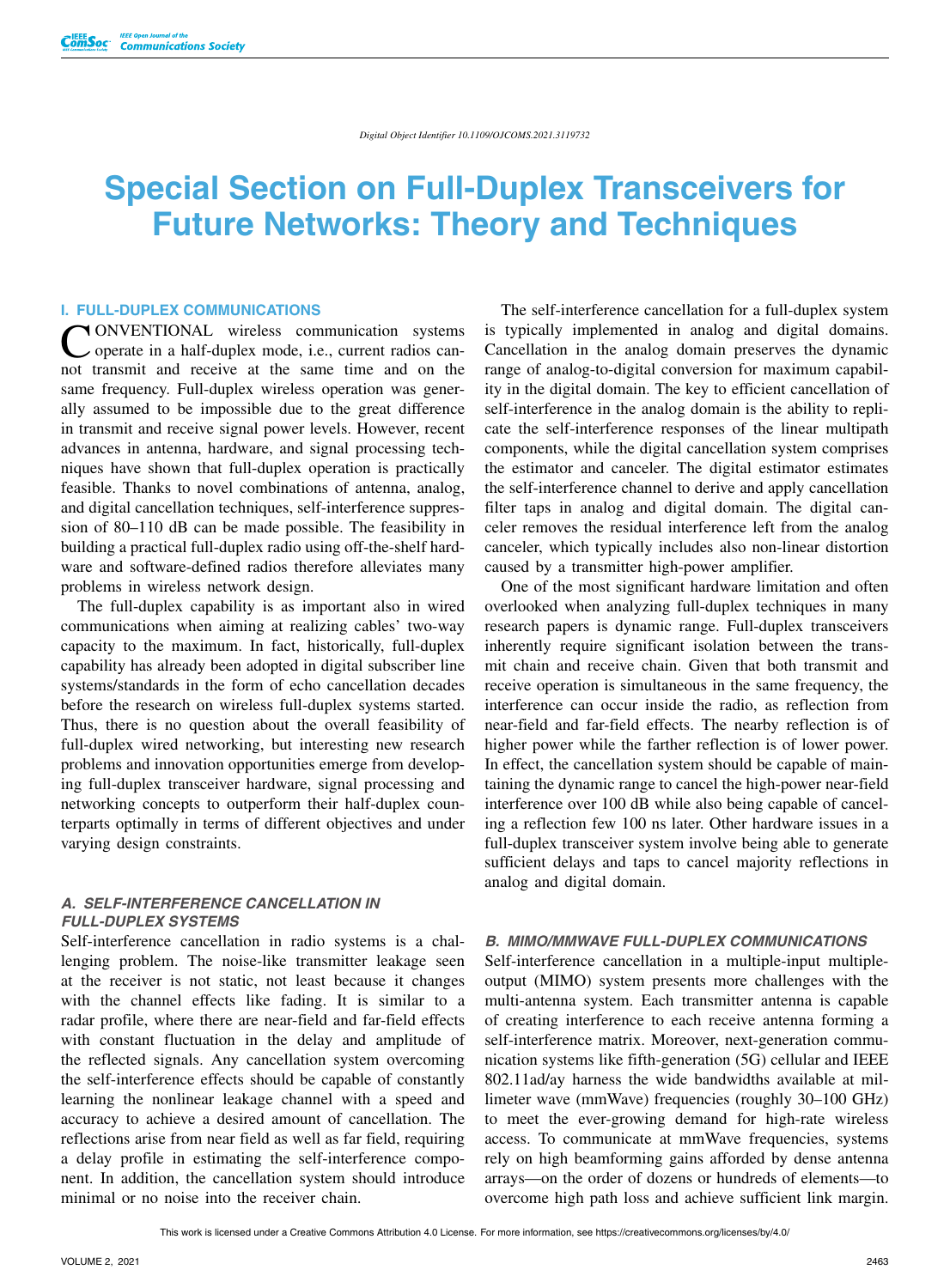The combination of analog and digital beamforming termed "hybrid digital/analog beamforming"—is employed in practical mmWave systems to control and configure these dense antenna arrays with a desirably low number of radio frequency (RF) chains. Hybrid beamforming is an efficient means to achieve high beamforming gains while also supporting spatial multiplexing.

Combining MIMO with mmWave presents interesting opportunities and challenges to achieve good selfinterference cancellation to enable full-duplex systems. For mmWave systems, typically the antenna arrays are large ranging from 64 elements to as high as 1024 elements building up a large self-interference matrix. However, given that mmWave experiences significant path loss, this matrix is low rank providing opportunities to optimize the self-interference channel matrix. In addition, from the discussion of beamforming above, self-interference cancellation for mmWave is a combination of digital cancellation, digital beamforming, analog beamforming and analog self-interference cancellation.

## *C. APPLICATIONS*

There are potentially many applications of the full-duplex radio technology. Full-duplex operation has been used in the context of continuous-wave radars of the 1940s and 1950s. In early continuous-wave radars, separate antennas or circulators in the case of shared antenna systems were used to achieve isolation. However, ubiquitous use of full-duplex technology has been hindered up until recently due to the unavailability of advanced self-interference cancellation methods. This unfavorable situation has dramatically changed due to recent breakthrough research in self-interference mitigation, and now several full-duplex applications are being actively considered.

Physical layer security applications are expected to benefit from the ability of full-duplex radios to simultaneously broadcast a jamming signal while receiving the desired signal. Another use case is cognitive radio applications, as full-duplex operation allows a secondary transmitter to sense the environment for primary signals to avoid interference while broadcasting its own signals. In wireless power transfer applications, full-duplex transceivers can be designed to recycle a portion of the RF energy of the self-interference component. Current literature has also studied small-cell full-duplex operation modes with short link distances and reduced transmit powers. These results have verified that under scheduling and power control, full-duplex mode can deliver high spectral efficiencies in highly dense and heterogeneous wireless networks. The use of relaying nodes for outdoor-to-indoor communications and in public safety networks with improved coverage are two other potential applications of full-duplex communication.

In the case of 5G, mmWave spectrum is well-suited as a wireless backhauling solution and full-duplex operation is ideal to deliver integrated access and backhaul services. Moreover, integrated access and backhaul will have a key role to remove some of the challenges inherently associated with fiber optic installations and allow aggressive network densification using street-site deployments in future networks. In addition, several technologies are currently being considered for implementing sixth-generation (6G) networks including intelligent reflective surfaces which operate on the full-duplex principle. Such programmable surfaces are capable of controlling the RF waves to match to the surrounding electromagnetic environment and hence open up a broad range of potential use cases such as directed pencilbeamforming, spatial modulation of received signals, energy harvesting, and promoting wireless security.

Recently, echo cancellation and full-duplex operation were introduced into data over cable service interface specification (DOCSIS). This enables new architectures in cable network systems such as distributed access architecture along with new access schemes like full-duplex, dynamic spectrum split between upstream and downstream, and guard band elimination. Full-duplex communication in DOCSIS and digital subscriber line wired systems provides symmetric data rate and low latency to enable heterogeneous communication architecture that combines wired backhaul network with wireless access.

# **II. SPECIAL SECTION AIM AND ACCEPTED PAPERS**

This special section highlights novel contributions to the theory and practice of echo/self-interference cancellation and full-duplex operation, targeting a broad range of physical and medium access control sublayer issues as well as important applications of full-duplex operation in future wireless and wired network designs. After a rigorous peer review process, we have selected nine papers to be published in this section.

Taghizadeh *et al.* [A5] study the performance degradation of a multiple antenna full-duplex amplify-and-forward relaying system due to imperfect hardware. In particular, the relay transfer function and the mean squared-error performance under the joint impact of additive and multiplicative transmit and receive impairments are analyzed. The authors have also formulated an optimization problem to minimize the communication mean squared-error, which is formulated and solved using the penalty dual-decomposition framework. Numerical examples of the paper verifies the significance of the proposed distortion-aware design and analysis compared with the existing simplified approaches as hardware accuracy degrades.

Chen *et al.* [A9] present a comprehensive overview on the implementation and comparison of various stateof-the-art integrated solutions for full-duplex applications. The survey is the first-of-its-kind with its focus on integrated circuit (IC) implementations of various types of shared-antenna interfaces, such as electrical-balance duplexers and circulators, and cancellers, such as timedomain and frequency-domain approaches, in the radiofrequency and analog baseband domains. Their figuresof-merit for the IC-based shared antenna interfaces and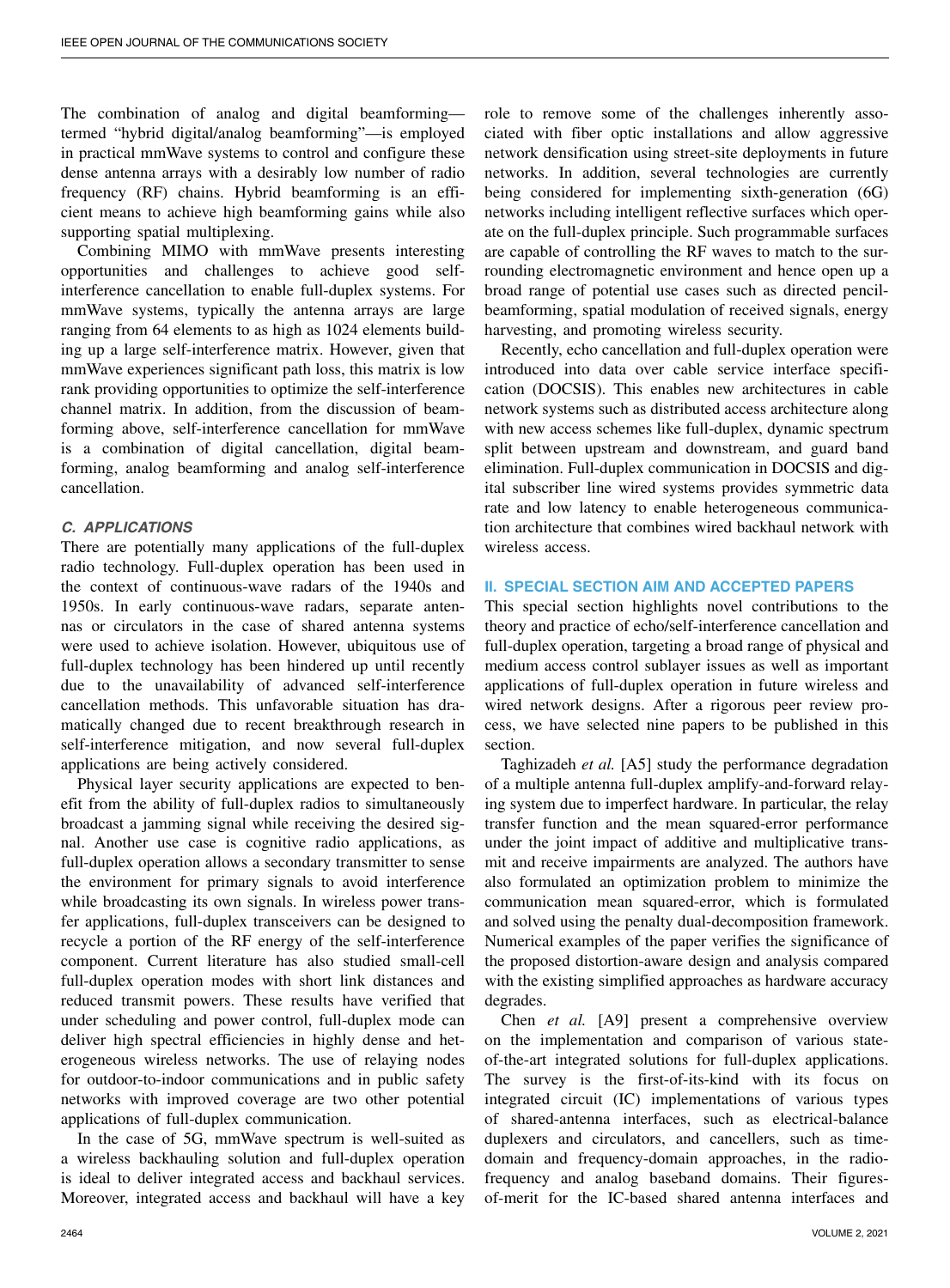self-interference cancellers capture various design considerations and performance trade-offs including the achievable isolation/cancellation, bandwidth, noise figure degradation, power handling, and power consumption.

Motz *et al.* [A2] propose an optimized digital selfinterference cancellation scheme to mitigate the unacceptable performance degradation caused by harmonics induced in a power amplifier. Without efficient mitigation, transmit signal leakage combined with the power amplifier harmonics can create self-interference problems that desensitize receivers in frequency-division and in-band full-duplex operation as well as in carrier aggregation. The proposed approach is based on the derivation of an appropriate interference model and the quantification of interference power levels for a specific power amplifier, and it is characterized by low complexity owing to its target at mitigating solely the dominating components. The capabilities of the approach are demonstrated with simulations and validated on measurement data.

Koc *et al.* [A1] propose a novel angular-based joint hybrid precoding/combining (AB-JHPC) technique for the full-duplex mmWave massive-MIMO systems. In the considered AB-JHPC, the RF-stage is designed using slow time-varying angle-of-departure (AoD) and angle-of-arrival (AoA) information, while the digital baseband (BB)-stage of AB-JHPC is constructed via the reduced-size effective intended channel. In this stage, a novel semi-blind minimum mean square error method is also proposed to suppress the residual self-interference power by using AoD/AoA parameters. As a result, the instantaneous self-interference channel knowledge is not required. Numerical examples show that the AB-JHPC can significantly cancel the self-interference signal and the total amount of self-interference cancellation almost linearly increases via antenna isolation techniques. In addition, compared to its half-duplex counterparts, the fullduplex system can double the achievable rate as the antenna array size increases and the transmit/receive antenna isolation improves.

Kolodziej *et al.* [A4] propose a novel way of using a feedforward neural network to enhance the tuning of multi-tap adaptive analog RF cancellers. The proposed approach not only provides an accurate estimate of the canceller weights but also leads to the fastest convergence speed. The advantage of the proposed concept was thoroughly demonstrated for various network configurations in terms of both layer and node counts as well as the optimal input data structure and training sample density. The obtained results show that neural networks can be effectively used to enable in-band full-duplex operation in dynamic interference environments, such as 5G wireless networks.

Fouda *et al.* [A8] investigates the application of blind source separation techniques for self-interference cancellation in in-band full-duplex MIMO systems. Experimental results are presented and it is shown that complex independent component analysis outperforms real independent component analysis by 3 dB at the expense of a higher complexity. The proposed approach is carefully compared with existing self-interference cancellation methods. Furthermore, practical challenges such as nonlinearities and complexity constraints are discussed and used as motivation for future work.

Righini *et al.* [A7] explore design, analysis and hardware realization of analog coupling and self-interference cancellation stages to enable broadband 2x2 MIMO power line communication. Various techniques for self-interference mitigation in power line communication systems are described and two front-end circuit structures are proposed and contrasted to perform self-interference cancellation, one based on active cancellation of self-interference in an opamp circuit and another based on magnetic circulators. Furthermore, both systems are evaluated and experimental results on real power line networks are presented.

Nomikos *et al.* [A3] target reliable full-duplex network operation by utilizing hybrid relay selection algorithms which combine buffer-aided successive relaying with delayand diversity-aware half-duplex algorithms. A hybrid fullduplex delay- and diversity-aware algorithm and a lowcomplexity distributed version of it are presented in this work. The proposed algorithms offer superior outage and throughput performance while lowering the average delay. Such algorithms can pave the way towards ultra-reliable low-latency communication systems.

Ordoñez *et al.* [A6] build up on minimizing the quantization noise at the ADC which can limit the dynamic range of the self interference estimation and cancellation system. The work in the article proposes using modulo ADCs to reduce the quantization noise in addition to using the conventional techniques such as analog and digital domain interference cancellation. The article presents analysis of the performance benefits of building modulo full duplex transceivers.

### **APPENDIX: RELATED ARTICLES**

- [A1] A. Koc and T. Le-Ngoc, "Full-duplex mmwave massive MIMO systems: A joint hybrid precoding/combining and self-interference cancellation design," *IEEE Open J. Commun. Soc.*, vol. 2, no. 1, pp. 754–774, 2021, doi: [10.1109/OJCOMS.2021.3069672.](http://dx.doi.org/10.1109/OJCOMS.2021.3069672)
- [A2] C. Motz, T. Paireder, and M. Huemer, "Low-complex digital cancellation of transmitter harmonics in LTE-A/5G transceivers," *IEEE Open J. Commun. Soc.*, vol. 2, no. 1, pp. 948–963, 2021, doi: [10.1109/OJCOMS.2021.3073172.](http://dx.doi.org/10.1109/OJCOMS.2021.3073172)
- [A3] N. Nomikos, T. Charalambous, N. Pappas, D. Vouyioukas, and R. Wichman, "LoLa4SOR: Leveraging successive transmissions for low-latency buffer-aided opportunistic relay networks," *IEEE Open J. Commun. Soc.*, vol. 2, no. 1, pp. 1041–1054, 2021, doi: [10.1109/OJCOMS.2021.3077036.](http://dx.doi.org/10.1109/OJCOMS.2021.3077036)
- [A4] K. E. Kolodziej, A. U. Cookson, and B. T. Perry, "RF canceller tuning acceleration using neural network machine learning for in-band full-duplex systems," *IEEE Open J. Commun. Soc.*, vol. 2, no. 1, pp. 1158–1170, 2021, doi: [10.1109/OJCOMS.2021.3080618.](http://dx.doi.org/10.1109/OJCOMS.2021.3080618)
- [A5] O. Taghizadeh, S. Stanczak, H. Iimori, and G. T. F. De Abreu, "Full-duplex amplify-and-forward MIMO relaying: Design and performance analysis under erroneous CSI and hardware impairments," *IEEE Open J. Commun. Soc.*, vol. 2, no. 1, pp. 1249–1266, 2021, doi: [10.1109/OJCOMS.2021.3080239.](http://dx.doi.org/10.1109/OJCOMS.2021.3080239)
- [A6] L. G. Ordoñez, P. Ferrand, M. Duarte, M. Guillaud, and G. Yang, "On full-duplex radios with modulo-ADCs," *IEEE Open J. Commun. Soc.*, vol. 2, no. 1, pp. 1279–1297, 2021, doi: [10.1109/OJCOMS.2021.3085518.](http://dx.doi.org/10.1109/OJCOMS.2021.3085518)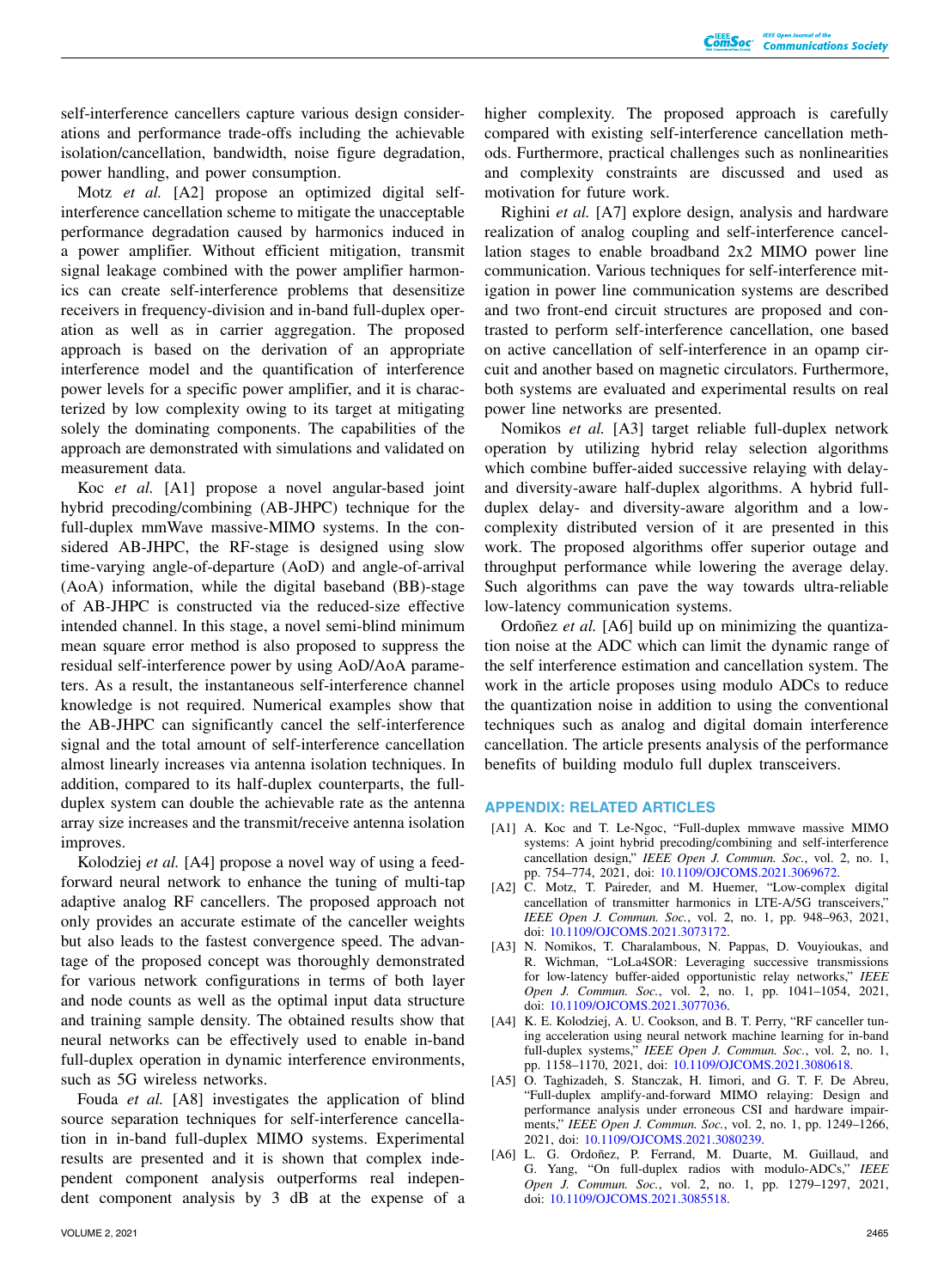- [A7] D. Righini and A. M. Tonello, "MIMO in-band-full-duplex PLC: Design, analysis and first hardware realization of the analog selfinterference cancellation stage," *IEEE Open J. Commun. Soc.*, vol. 2, no. 1, pp. 1344–1357, 2021, doi: [10.1109/OJCOMS.2021.3085830.](http://dx.doi.org/10.1109/OJCOMS.2021.3085830)
- [A8] M. E. Fouda, C.-A. Shen, and A. E. Eltawil, "Blind source separation for full-duplex systems: Potential and challenges," *IEEE Open J. Commun. Soc.*, vol. 2, no. 1, pp. 1379–1389, 2021, doi: [10.1109/OJCOMS.2021.3086105.](http://dx.doi.org/10.1109/OJCOMS.2021.3086105)
- [A9] T. Chen *et al.*, "A survey and quantitative evaluation of integrated circuit-based antenna interfaces and self-interference cancellers for full-duplex," *IEEE Open J. Commun. Soc.*, vol. 2, no. 1, pp. 1753–1776, 2021, doi: [10.1109/OJCOMS.2021.3098476.](http://dx.doi.org/10.1109/OJCOMS.2021.3098476)

### **ACKNOWLEDGMENT**

As the Guest Editors of this special section, we would like to thank the authors for their works and the anonymous reviewers for their time and efforts dedicated to the review process of papers submitted. We are also grateful to Prof. Octavia Dobre, Editor-in-Chief of IEEE OJCOMS, Prof. George Karagiannidis, Prof. Angela Yingjun Zhang, Associate Editors-in-Chief of the IEEE OJ-COMS, Prof. Jianwei Huang, former Associate Editor-in-Chief of the IEEE OJ-COMS, Ms. Rolande N. Kouatang, Editorial Assistant of the IEEE OJ-COMS, as well as IEEE ComSoc for their assistance and for providing us the opportunity to organize this special section.

> NGHI H. TRAN Department of Electrical and Computer Engineering University of Akron Akron, OH 44325 USA

HIMAL A. SURAWEERA Department of Electrical and Electronic Engineering University of Peradeniya Peradeniya 20400, Sri Lanka

TANELI RIIHONEN Unit of Electrical Engineering Tampere University 33100 Tampere, Finland

NEGAR REISKARIMIAN Department of Electrical Engineering and Computer Science Massachusetts Institute of Technology Cambridge, MA 02139 USA

HARDIK JAIN GenXComm Inc. Austin, TX 78758 USA

ROBERT SCHOBER Institute for Digital Communications Friedrich-Alexander-Universität Erlangen-Nürnberg 91054 Erlangen, Germany



**NGHI H. TRAN** (Senior Member, IEEE) received the B.Eng. degree in electrical and computer engineering from the Hanoi University of Technology, Vietnam, in 2002, and the M.Sc. (with Graduate Thesis Award) and Ph.D. degrees in electrical and computer engineering from the University of Saskatchewan, Canada, in 2004 and 2008, respectively. From May 2008 to July 2010, he was with McGill University as a Postdoctoral Scholar under the prestigious Natural Sciences and Engineering Research Council of Canada Postdoctoral Fellowship. From August 2010 to July 2011, he was with McGill University as a Research Associate. He also worked as a consultant in the satellite industry. Since August 2011, he has been with the Department of Electrical and Computer Engineering (ECE), University of Akron, Akron, OH, USA, where he is currently an Associate Professor. His research interests span the areas of signal processing and communication and information theories for wireless systems and networks, and network security. His work has been supported by the U.S. National Science Foundation, Office of

Naval Research, Air Force Research Laboratory, and industry. He has served as an Editor for IEEE TRANSACTIONS ON COMMUNICATIONS, IEEE TRANSACTIONS ON VEHICULAR TECHNOLOGY, and *Physical Communication* (Elsevier) and a Senior Editor for IEEE COMMUNICATIONS LETTERS. He is also currently serving as the ABET Coordinator of the ECE Department.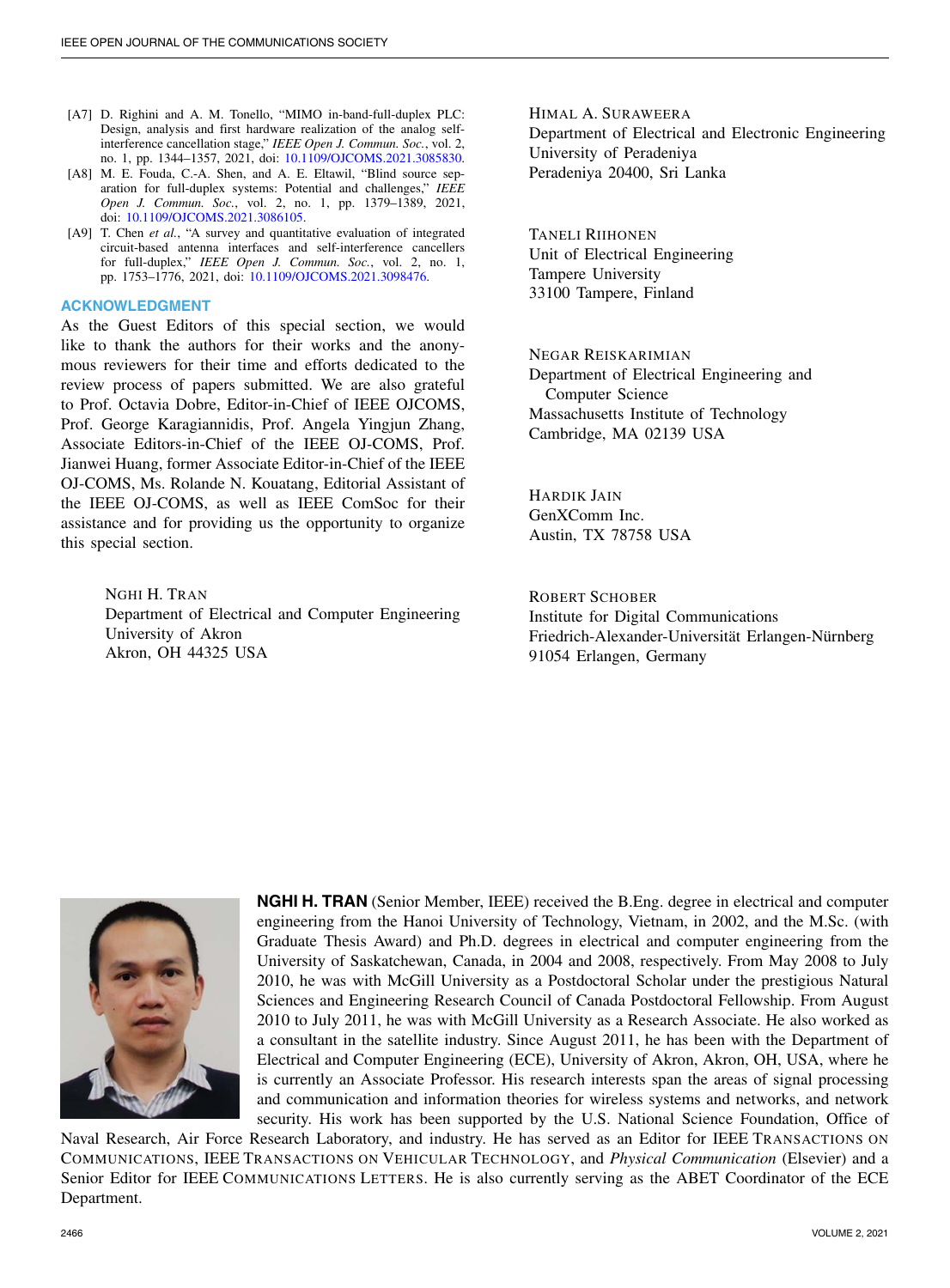

**HIMAL A. SURAWEERA** (Senior Member, IEEE) received the B.Sc.Eng. degree (Hons.) in electrical and electronic engineering from the University of Peradeniya, Sri Lanka, in 2001, and the Ph.D. degree from Monash University, Australia, in 2007. He is currently a Senior Lecturer with the Department of Electrical and Electronic Engineering, University of Peradeniya. His research interests include cooperative relay networks, full-duplex communications, multipleinput–multiple-output systems, energy harvesting communications, and cognitive radio systems. He was a recipient of the 2017 IEEE ComSoc Leonard G. Abraham Prize, the IEEE ComSoc Asia–Pacific Outstanding Young Researcher Award in 2011, the WCSP Best Paper Award in 2013, and the SigTelCom Best Paper Award in 2017. He served as an Editor for the IEEE TRANSACTIONS ON WIRELESS COMMUNICATIONS from 2014 to 2019 and the IEEE COMMUNICATIONS LETTERS from 2010 to 2015. He is currently serving as an Editor for the IEEE TRANSACTIONS ON COMMUNICATIONS and the IEEE TRANSACTIONS ON GREEN

COMMUNICATIONS AND NETWORKING. He was a Co-Chair of the Signal Processing for Communications Symposium of IEEE Globecom 2015 and the Emerging Technologies, Architectures, and Services Track of IEEE WCNC 2018.



**TANELI RIIHONEN** (Member, IEEE) received the D.Sc. degree (with Distinction) in electrical engineering from Aalto University, Helsinki, Finland, in August 2014. He is currently an Assistant Professor (tenure track) with the Faculty of Information Technology and Communication Sciences, Tampere University, Finland. He held various research positions with the School of Electrical Engineering, Aalto University from September 2005 to December 2017. He was a Visiting Associate Research Scientist and an Adjunct Assistant Professor with Columbia University, New York, USA, from November 2014 to December 2015. His research activity is focused on physical-layer OFDM(A), multiantenna, relaying, and full-duplex wireless techniques with current interest in the evolution of beyond 5G systems. He received the Finnish Technical Sector's Award for the best doctoral dissertation of the year and the EURASIP Best Ph.D. Thesis Award 2017. He has been nominated 11 times as an exemplary/top reviewer of various IEEE journals and is serving as an Editor for IEEE WIRELESS COMMUNICATIONS

LETTERS since May 2017. He has previously served as an Editor for IEEE COMMUNICATIONS LETTERS from October 2014 to January 2019.



**NEGAR REISKARIMIAN** (Member, IEEE) received the B.S. and M.S. degrees in electrical engineering from the Sharif University of Technology, Tehran, Iran, in 2011 and 2013, respectively, and the M.Phil. and Ph.D. degrees in electrical engineering from Columbia University, New York, NY, USA, in 2017 and 2019, respectively. In 2019, she joined the Department of Electrical Engineering and Computer Science, Massachusetts Institute of Technology, Cambridge, MA, USA, as an Assistant Professor. Her research interests include RF and millimeter-wave microelectronic devices, circuits and systems, and applied electromagnetics for a variety of applications. She was a recipient of the Morton B. Friedman Memorial Prize for Excellence at the Fu Foundation School of Engineering and Applied Sciences at Columbia University in 2020, the 2017 Marconi Society Paul Baran Young Scholar, the Qualcomm Innovation Fellowship in 2016, the 2017 IEEE Solid-State Circuits Society (SSCS) Predoctoral Achievement Award, the 2017 IEEE Microwave Theory and Techniques Society

(MTT-S) Graduate Fellowship, the ISSCC Analog Devices Outstanding Student Designer Award, the best paper awards at the 2020 IEEE International Microwave Symposium, and the 2021 IEEE MTT-S Microwave Magazine Best Paper Award. She has been a member of the technical program committee of IEEE International Microwave Symposium since 2021 and International Solid-State Circuits Conference (ISSCC) from 2022.